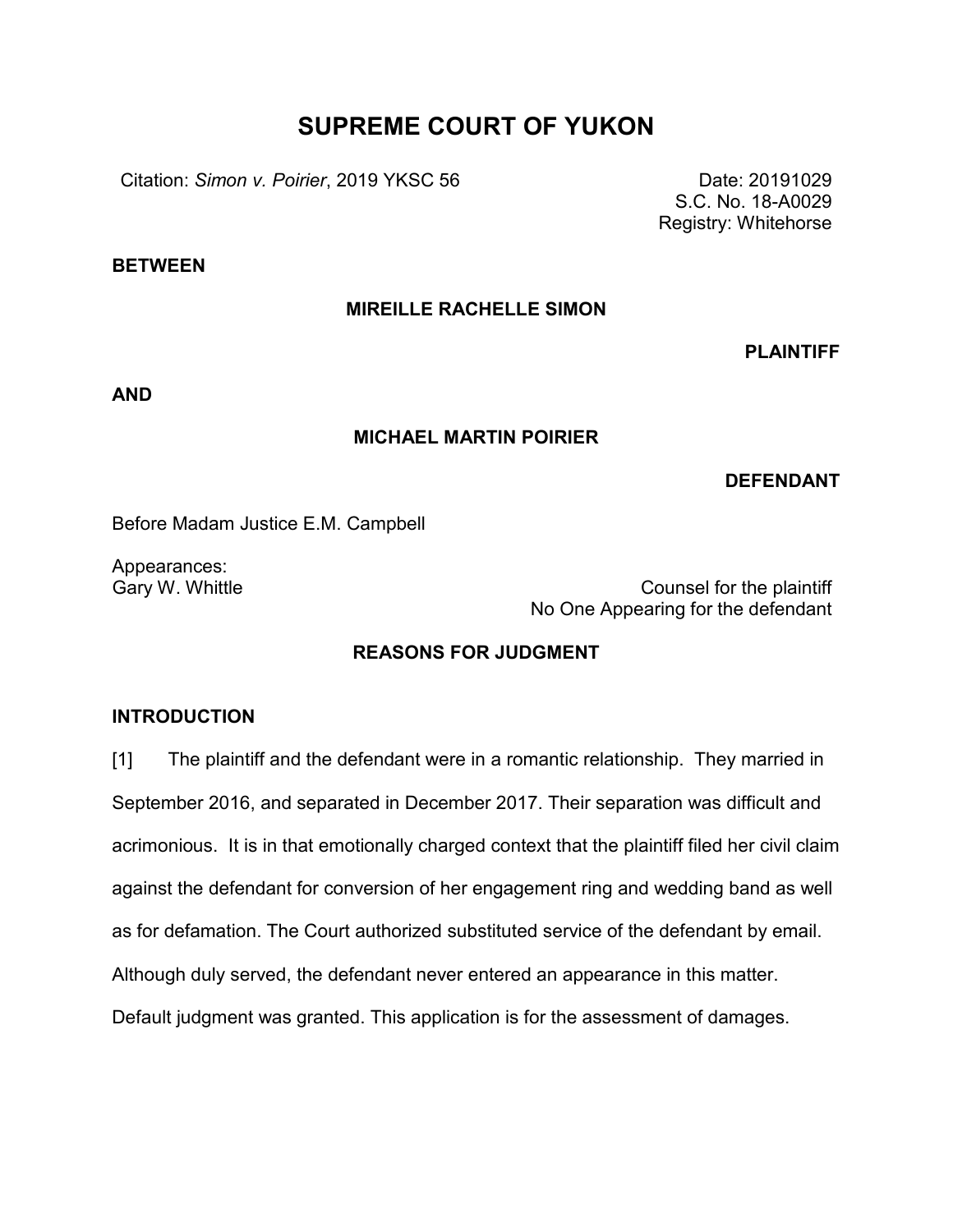## **ISSUES**

- [2] The plaintiff seeks:
	- A. Damages for conversion:
		- i. judgment for the value of one engagement ring and one wedding band as assessed;
		- ii. damages for loss of amenities of the engagement ring and wedding band; and
		- iii. an award of aggravated and exemplary (punitive) damages.
	- B. Damages for defamation:
		- i. an award of general, aggravated and exemplary (punitive) damages.
	- C. Pre-judgment and post-judgment interests; and
	- D. Costs

## **A. Damages for conversion: the taking and pawning of the plaintiff's engagement ring and wedding band**

[3] Liability is not at issue at this stage of the proceedings. However, I am of the

view that a short description of the tort of conversion is useful to better understand how

the facts of this matter impact the plaintiff's claim for damages:

The tort of conversion involves a wrongful interference with the goods of another, such as taking, using or destroying these goods in a manner inconsistent with the owner's right of possession. The tort is one of strict liability, and accordingly, it is no defence that the wrongful act was committed in all innocence. … (*Boma Manufacturing Ltd. v. Canadian Imperial Bank of Commerce*, [1996] 3 S.C.R. 727, at para. 31; see also: *Teva Canada Ltd. v. TD Canada Trust*, 2017 SCC 51, at para. 3.)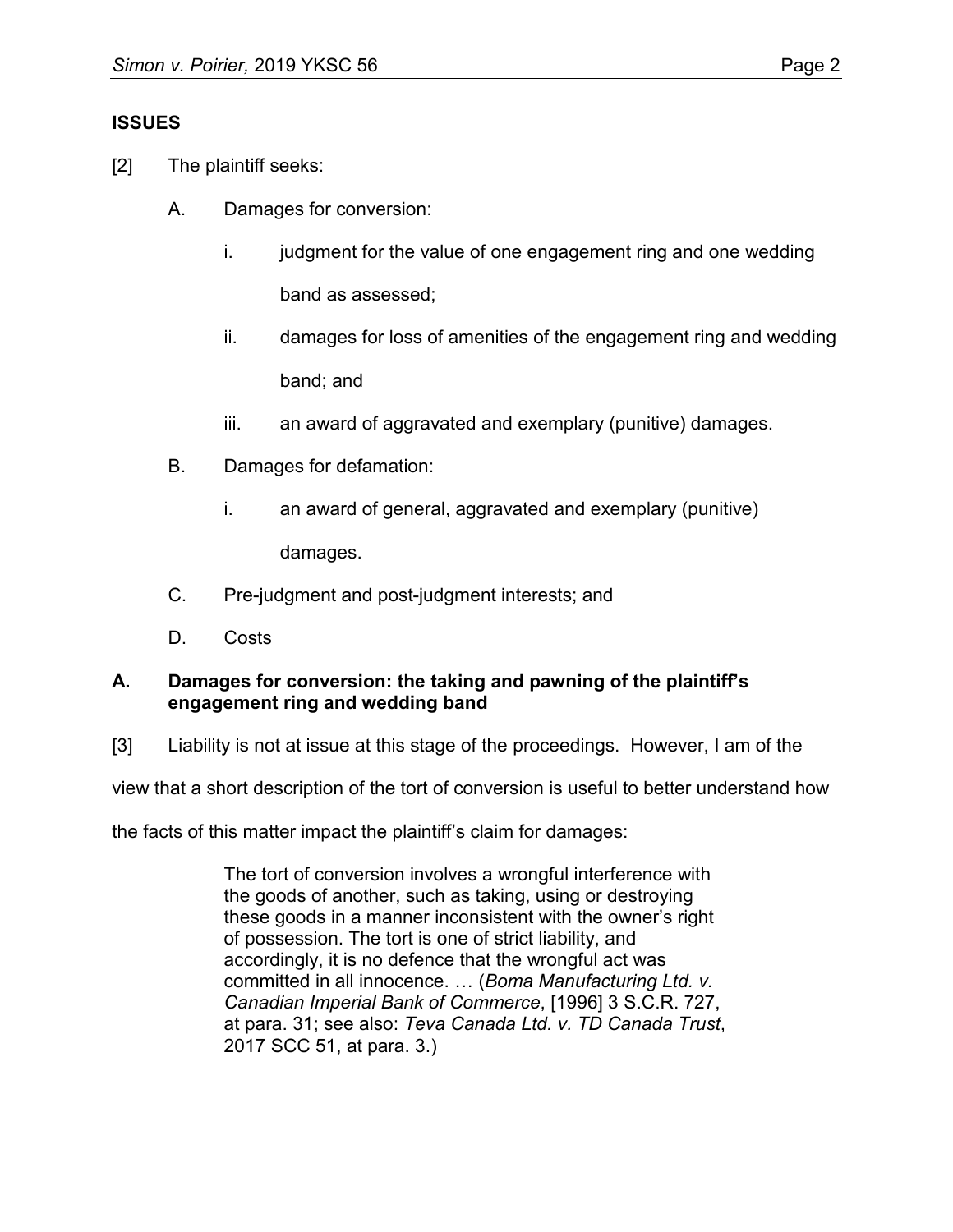#### **Facts**

[4] The facts are uncontested in this matter. On August 28, 2015, the plaintiff, in the presence of the defendant, purchased her engagement ring for \$8,400 plus taxes (\$8,820) from a jewelry store in Moncton, New Brunswick. At the same time, the plaintiff ordered a custom-made wedding band that was made and delivered to her at no extracost. The Jewellers' Letter of Appraisal, dated September 3, 2015, indicates a replacement value for the engagement ring of \$14,500. The lifetime Diamond Guarantee provided by the jeweller for the engagement ring indicates a purchase price of \$8,400 and a retail price of \$13,000. At some point, the defendant told the plaintiff that the jewellers had told him the wedding band was worth \$1,500. However, the jeweller's receipt filed in support of this application shows a cost of \$624 plus taxes.

[5] After the separation, and while the plaintiff did not have access to the family home, the defendant took the plaintiff's engagement ring and wedding band, which the plaintiff had left in the family home, without the plaintiff's knowledge and consent. The defendant pawned the rings at a local pawnshop for \$500. On May 11, 2018, the plaintiff, who had been granted access to the family home to retrieve some of her belongings, realized the rings were missing. She contacted local pawnshops in an effort to locate her rings. On or about May 17, 2018, the owner of one of the local pawnshops informed her that the defendant had pawned the rings at his shop. He suggested she complain to the Royal Canadian Mounted Police ("RCMP"). He also indicated he would be prepared to cooperate with the police. The plaintiff testified that she complained to the RCMP but that the police decided not to intervene in this matter. On May 24, 2018, the owner of the pawn shop texted the plaintiff. He indicated to her that the defendant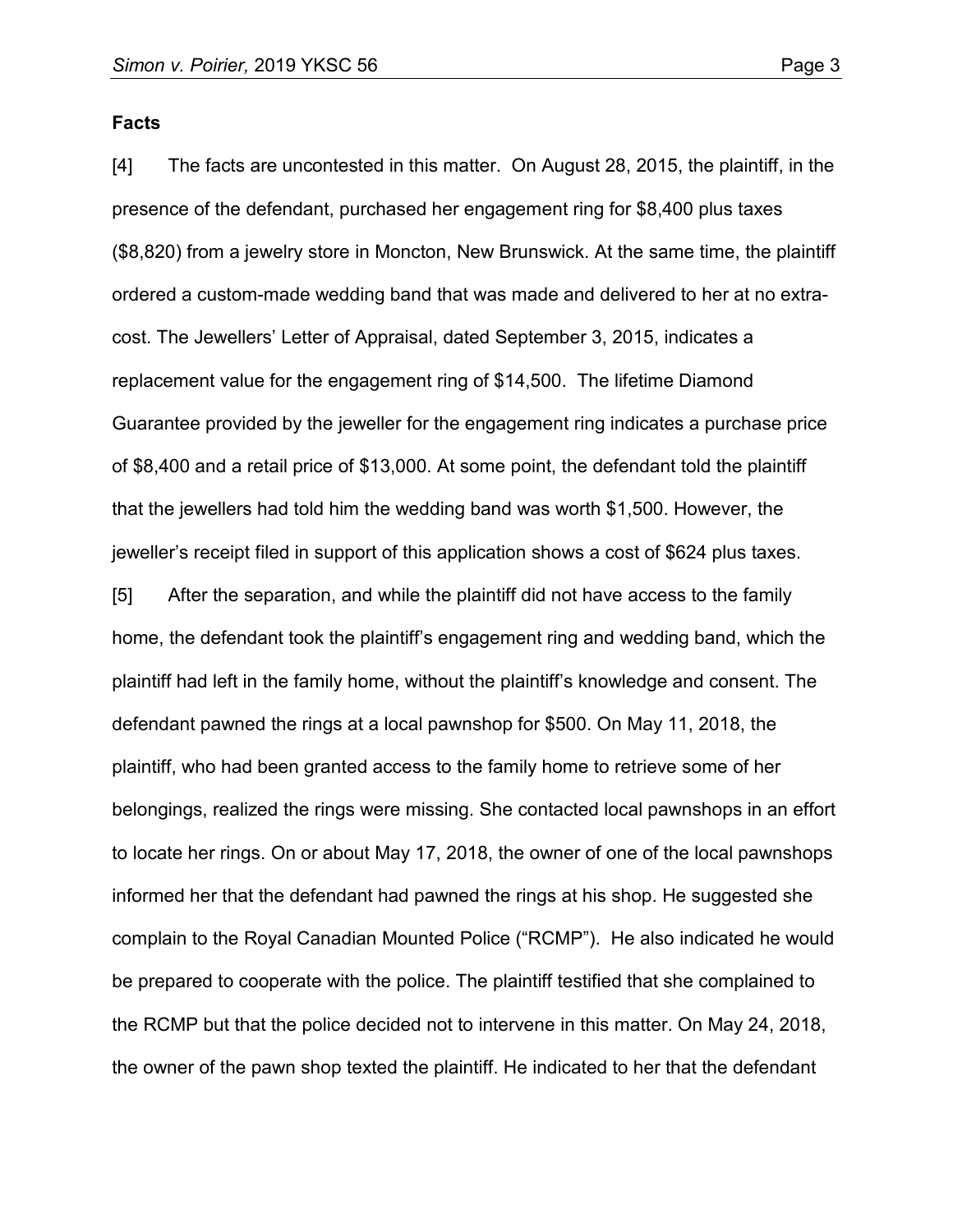had pawned her rings for \$500 for 30 days. He also indicated that she or the defendant had until May 26 to pay him \$600 (the amount of the loan plus \$100) to get the rings back. After that, he would put them out for sale. The plaintiff chose not to pay the requested amount by the stated deadline. She testified that she should not have had to pay to recover her rings. She also testified that she did not want to bail the defendant out again. Unfortunately, when the plaintiff later inquired about the status of her rings, the owner of the pawnshop told her they had been sold to a third party.

[6] The facts of this case fit squarely within the tort of conversion. The engagement ring and the wedding band were the lawful property of the plaintiff. She bought them for her own personal use, as a symbol of her upcoming marriage with the defendant. The defendant took the rings without the plaintiff's knowledge or consent and used them as collateral for money he borrowed from the pawnshop. The defendant did not pay back his loan within the specified timeline; therefore, the pawnshop sold the plaintiff's rings to a third party. As a result, the defendant deprived the plaintiff of her peaceful and lawful ownership of her rings.

[7] The plaintiff obtained default judgment against the defendant. The judgment orders the defendant to either deliver the rings to the plaintiff (being one engagement ring and one wedding band); or to pay to the plaintiff the value of the rings to be assessed. Interests and costs to be assessed were also awarded to the plaintiff.

**Assessment of damages**

[8] In *Ratych v. Bloomer*, [1990] 1 S.C.R. 940, at para. 94, McLachlin J., as she then was, wrote for the Supreme Court of Canada:

> The general principles underlying our system of damages suggest that a plaintiff should receive full and fair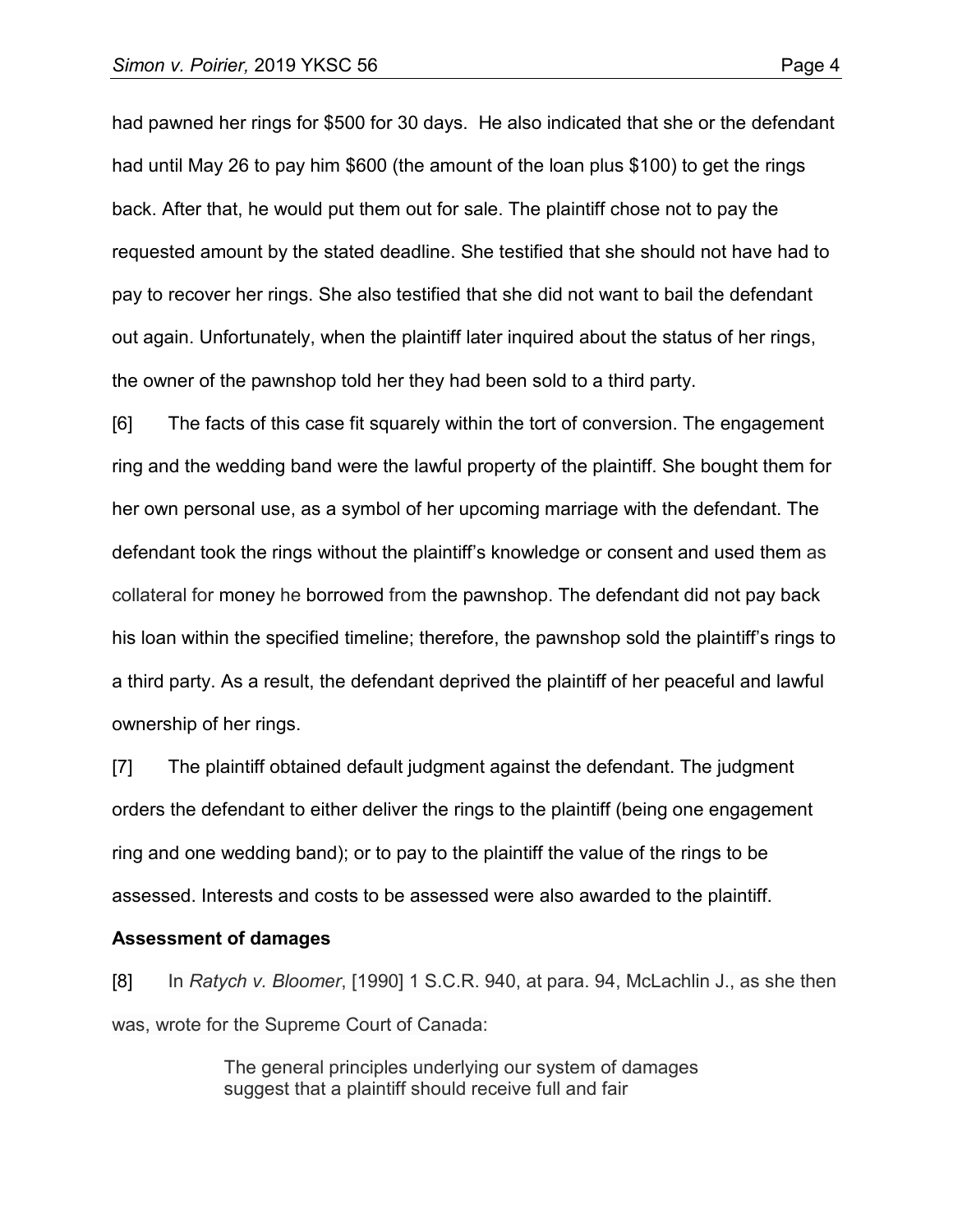compensation, calculated to place him or her in the same position as he or she would have been had the tort not been committed, in so far as this can be achieved by a monetary award. This principle suggests that in calculating damages under the pecuniary heads, the measure of the damages should be the plaintiff's actual loss. …

[9] Considering that the rings are no longer in the possession of the defendant, this Court must assess the plaintiff's damages as a result of her loss. The plaintiff submits that her damages should be assessed at the rings' highest market value. The plaintiff also seeks general, aggravated and exemplary damages against the defendant. The plaintiff submits she is entitled to damages for loss of amenities.

# **i. Judgment for the value of one engagement ring and one wedding band as assessed (special damages)**

[10] The plaintiff relies on *Tom Hopkins International Inc. (c.o.b. Tom Hopkins* 

*Champions Unlimited) v. Wall & Redekop Realty Ltd.*, [1984] 5 W.W.R. 555 (B.C.S.C.),

at para. 16; and *Craig v. North Shore Heli Logging Ltd*. (1997), 34 B.C.L.R. (3d) 330

(S.C.), at para. 66 ("*Graig*"), to submit that she is entitled to an award of damages that

amounts to the highest market value for her rings at the date of the conversion, May 11,

2018. In *Craig*, at para. 66, Smith J. wrote:

The plaintiffs rely on the decision of *Alder v. Jackson*, [1988] B.C.J. No. 2756 (B.C. Co.Ct.) and the principle from Salmond on Torts, (1987) cited therein:

When there is a doubt about the value of a chattel which has been converted, the defendant must either produce it or account for its non-production. If he does not do so, it will be presumed against him that it was of the highest possible value. *Omnia praesumuntur contra spoliatorem*.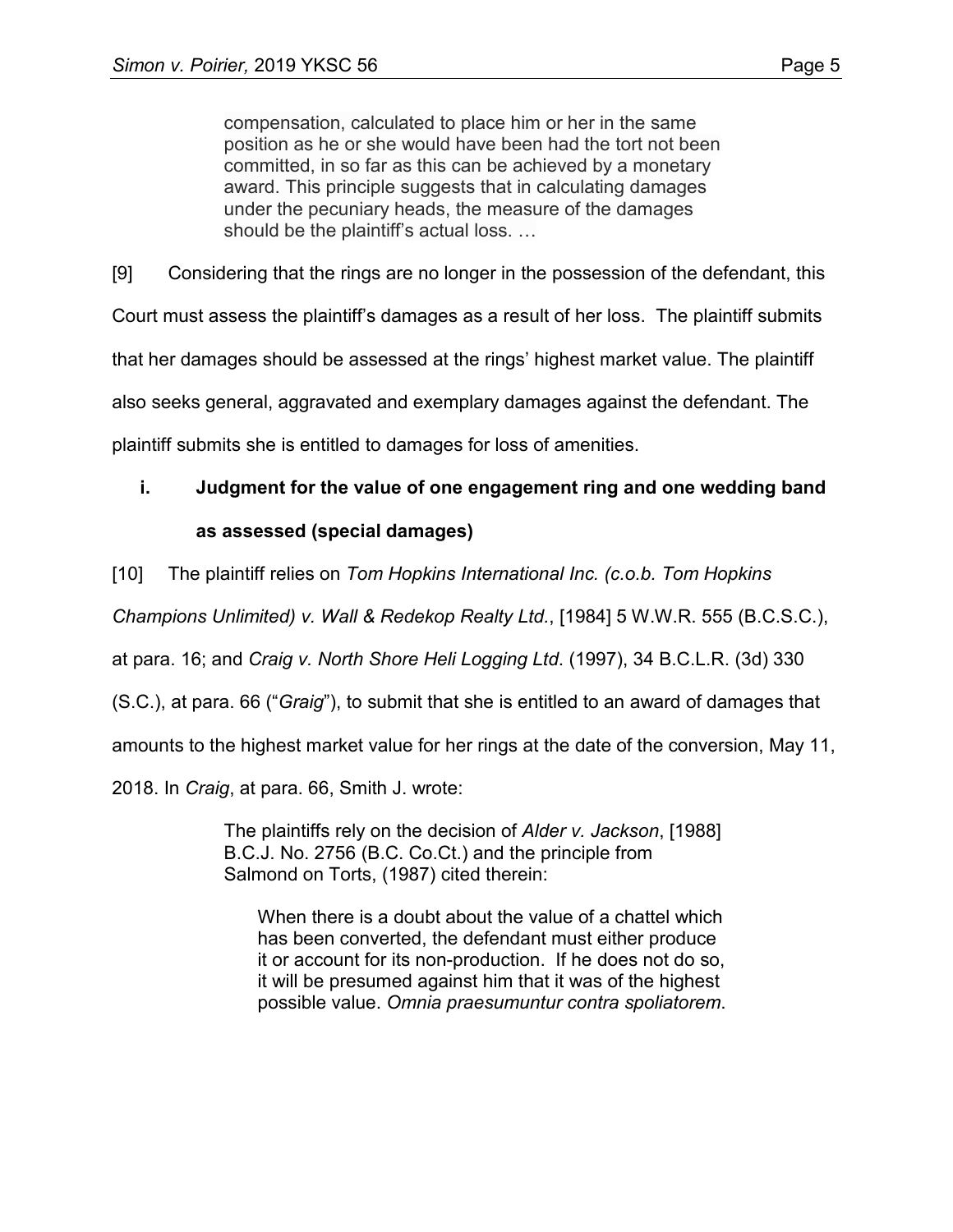[11] Therefore, the plaintiff claims that she is entitled to receive \$14,500 (the replacement value as estimated by the jewellers) for her engagement ring and \$1,500 (the value as represented by the defendant) for her wedding band.

[12] The plaintiff paid \$8,820 for her engagement ring. However, the Jewellers" Letter of Appraisal for that ring indicates a replacement value of \$14,500. As an award of damages is meant to place the plaintiff in the same position she would have been had the defendant not unlawfully used her rings to borrow money, it is appropriate to award an amount that would allow her to replace these rings. Therefore, in principle, the plaintiff would be entitled to damages of \$14,500, which represents the assessed replacement value of her engagement ring. As for the wedding band, I find that the plaintiff would be entitled to damages of \$624, which is the only reliable figure provided by the plaintiff for the wedding band in support of her claim.

[13] However, I also find that the plaintiff was in a position to mitigate her damages.

[14] As stated by the Supreme Court of Canada in *Janiak v. Ippolito*, [1985] 1 S.C.R. 146, at para. 36:

> … it is clear that the so-called "duty to mitigate" derives from the general proposition that a plaintiff cannot recover from the defendant damages which he himself could have avoided by the taking of reasonable steps. …

[15] The plaintiff does not deny that the duty to mitigate may apply when assessing damages in a case of conversion.

[16] The plaintiff testified that she had the opportunity to get her rings back by paying \$600 to the pawnshop, which is a fairly small amount in comparison to the purchase price and considering their assessed value. However, she chose not to pay that amount which resulted in the pawnshop selling her rings to a third party. While the pawnshop's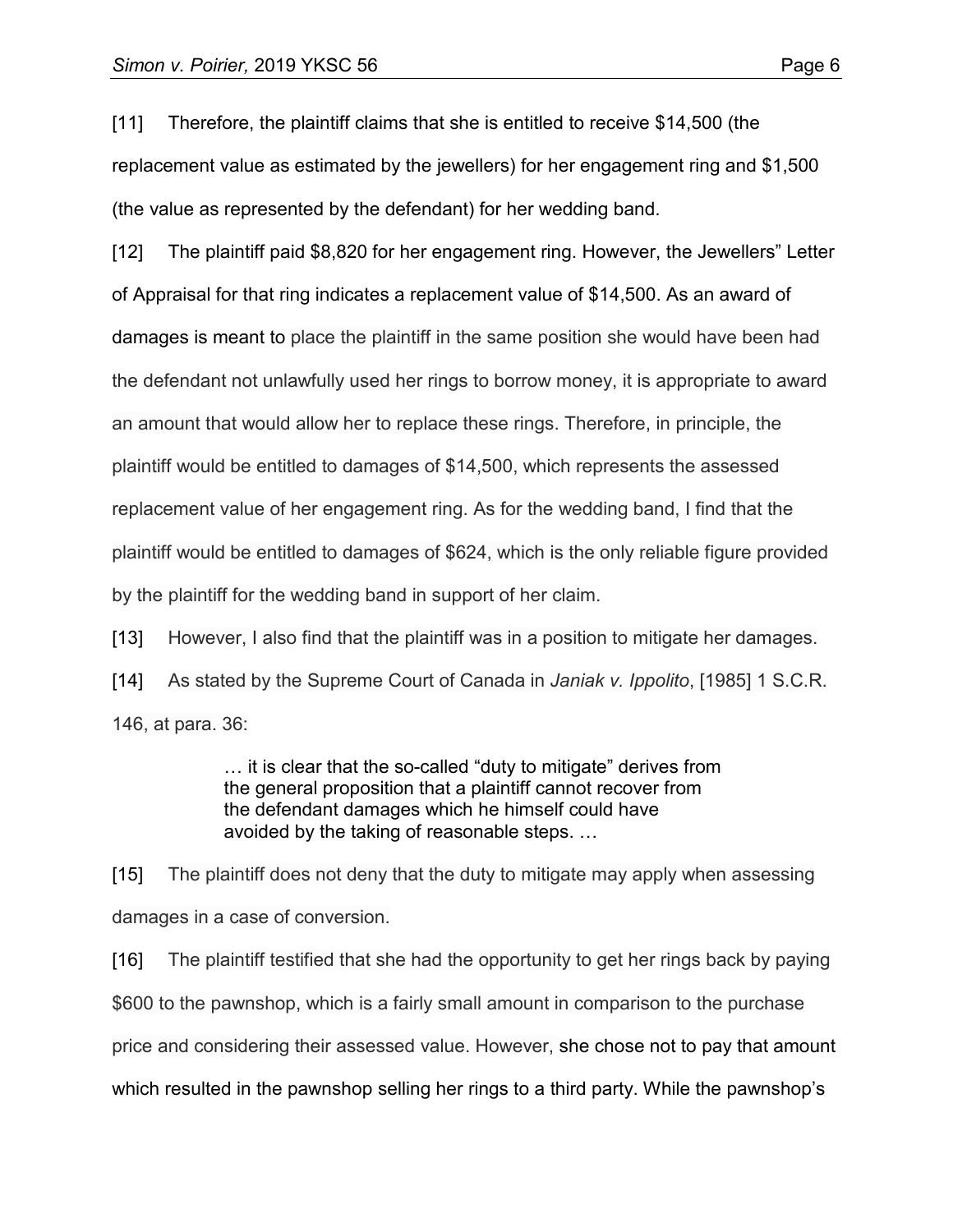position and request for money was questionable in the circumstances of this case; and while I have sympathy for the plaintiff considering the situation in which she found herself, the law of damages is clear. It was incumbent upon her to take reasonable steps to mitigate her damages, which in this case translates to paying the money requested by the pawnshop within the stated timeline. The plaintiff could have regained possession of her rings and mitigated her damages by paying \$600 to the pawnshop by May 26, 2018. Consequently, the plaintiff's special damages for the engagement ring and the wedding band are set at \$600.

#### **ii. Damages for lost of amenities (general damages)**

[17] The plaintiff also seeks damages for loss of amenities of her engagement ring and wedding band.

[18] Again, the plaintiff relies on *Craig* for the proposition that she is entitled to damages for the loss of enjoyment of her rings.

[19] In *Craig*, Smith J. awarded \$25,000 to the plaintiffs for the significant emotional impact that unlawful logging of a large portion of their forested properties had on them, even though the plaintiffs no longer visited their properties on a regular basis. In doing so, Smith J. recognized that "such a loss is difficult to value" (para. 71).

[20] I recognize that by unlawfully and surreptitiously taking and pawning the plaintiff's rings, the defendant caused anger, anxiety and emotional pain to the plaintiff. However, it is doubtful that the plaintiff would have continued to wear those rings, at least without some form of alterations, as they represented her now defunct relationship/marriage with the defendant. On balance, in light of the circumstances of this case as compared to those in *Craig*, including the fact that the plaintiff would have been without her rings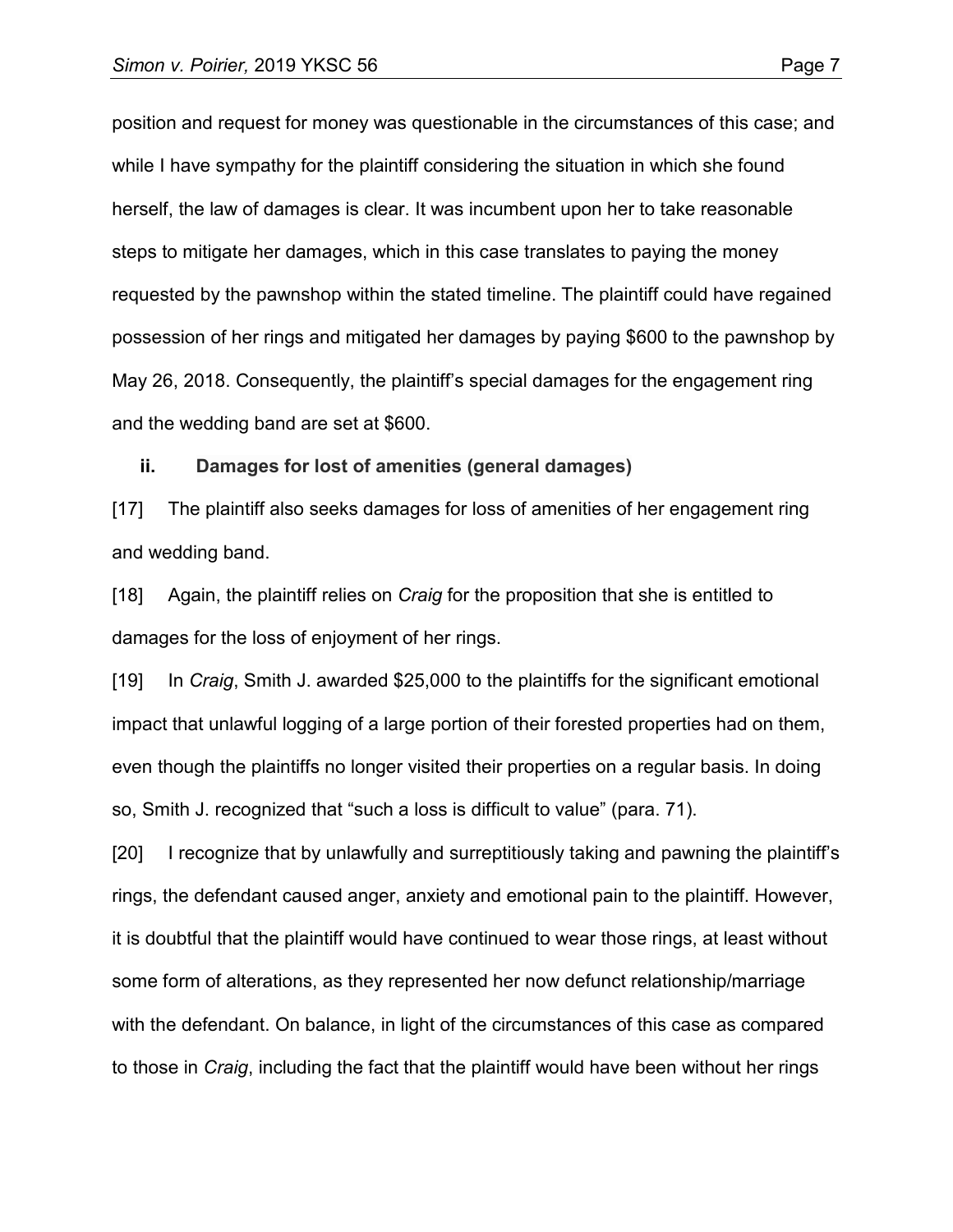only for a short period of time had she paid the amount requested by the pawnshop, I find that an award of \$500 for loss of amenities is appropriate.

#### **iii. An award of aggravated and exemplary (punitive) damages**

[21] In her written and oral submissions to the Court, the plaintiff submitted that the defendant's actions deserve an award of aggravated damages and/or exemplary (punitive) damages.

[22] Aggravated damages are compensatory in nature. They increase the award of damages to account for the additional harm caused to the plaintiff's feelings by the reprehensible conduct of the defendant (*Hill v. Church of Scientology of Toronto*, [1995] 2 S.C.R. 1130, at para. 189, ("*Hill"*)).

[23] On the other hand, punitive damages (also referred to as exemplary damages) are not aimed at compensating the plaintiff. Their aim is to punish the conduct of the defendant. The principle objectives of punitive damages are retribution, denunciation and deterrence (*Whiten v. Pilot Insurance Co.,* 2002 SCC 18, at paras. 67-76). Punitive damages are awarded only in exceptional cases where the conduct of the defendant is such that it offends the Court's sense of decency. Punitive damages are akin to a fine (*Hill*, at para. 196).

[24] In *Craig*, Smith J. wrote, at para. 72, the following with respect to the defendants' conduct that warranted an award of punitive damages:

> The actions of the defendants, Zilahi and Heli Logging, were deliberate, high handed, reckless and in complete disregard of the plaintiffs' right to the quiet enjoyment of their properties. Mr. Zilahi's claim that it was all just a mistake and that to this day he does not know how it happened, simply does not ring true. The documentary evidence, the evidence of Mr. Willing, and Mr. Zilahi's own evidence in cross-examination, reveals the true picture.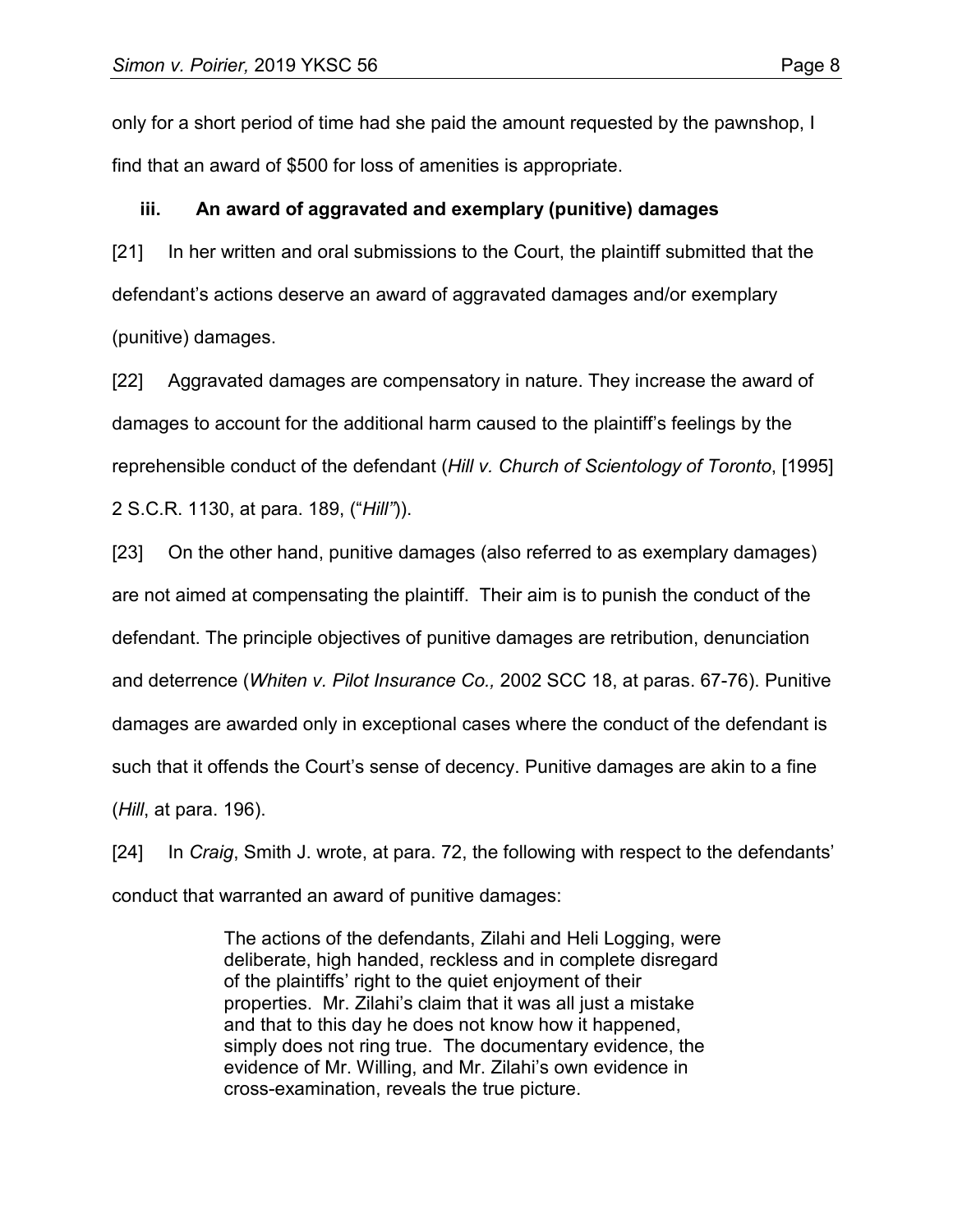Consequently, Smith J. granted the plaintiffs' claim for \$50,000 in punitive damages.

[25] Proportionality is an important consideration in awarding punitive damages. As stated by the Supreme Court of Canada in *Hill*, at para. 196:

> … It is important to emphasize that punitive damages should only be awarded in those circumstances where the combined award of general and aggravated damages would be insufficient to achieve the goal of punishment and deterrence.

[26] I have already recognized that the conduct of the defendant caused anger, anxiety and emotional pain to the plaintiff. Additionally, considering the highly emotional context in which the conduct of the defendant took place and the targeted nature of the items he unlawfully took and pawned, I have no difficulty in finding that his conduct caused heightened emotional harm, anger and distress to the plaintiff thereby warranting an award of aggravated damages. Considering the overall circumstances of this case with respect to the tort of conversion, I find that an award of \$2,500 in aggravated damages is warranted.

[27] Also, on balance, I am of the view that the tortious conduct of the defendant is such that it deserves awarding punitive damages. I come to this conclusion based on:

- a) the highly emotional and difficult context in which the actions of the defendant took place;
- b) the deliberate and targeted actions of the defendant in that he chose two pieces of the plaintiff's jewellery, which he knew had sentimental value as they were directly connected to and represented his relationship with the plaintiff;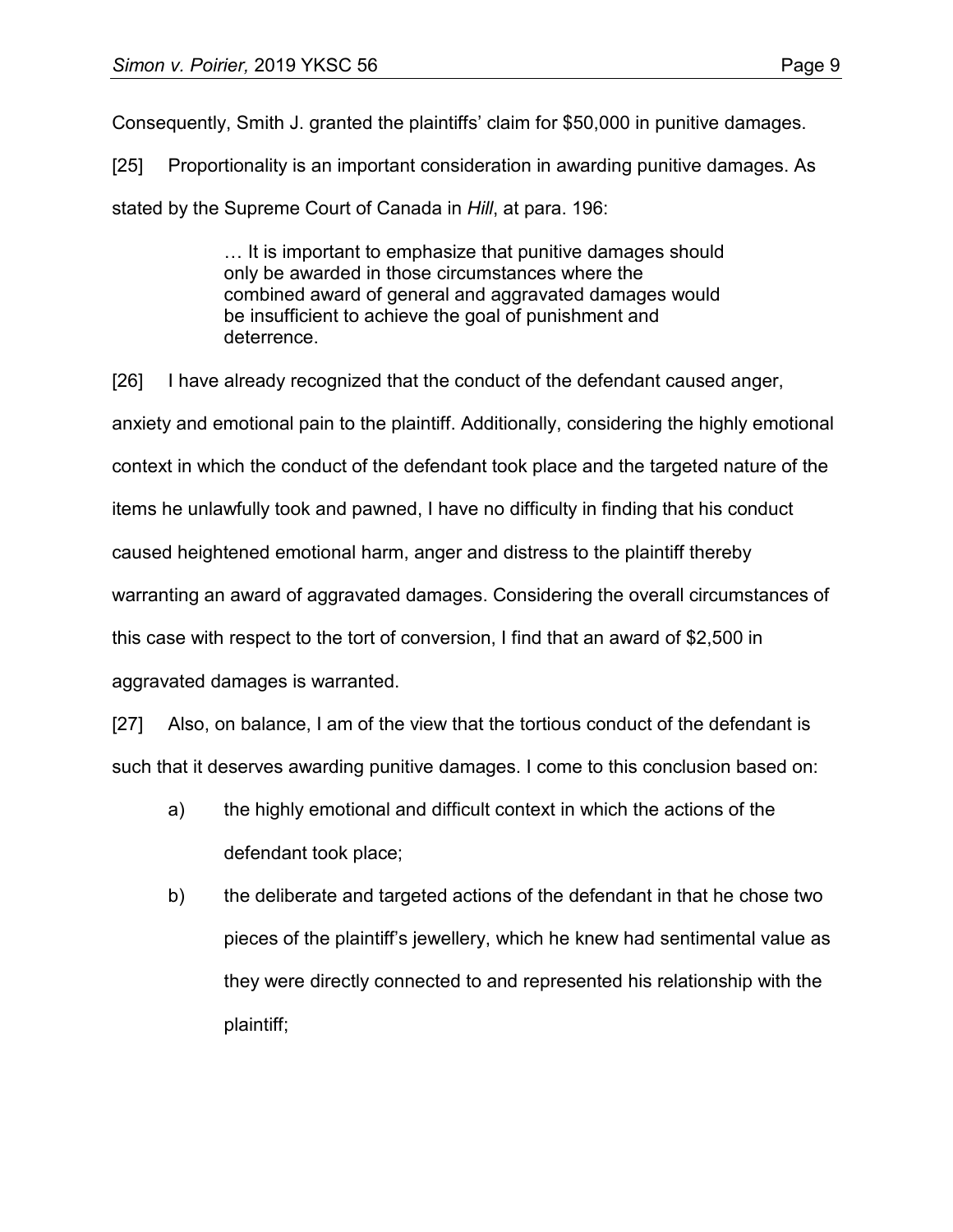- c) the defendant taking the rings while he knew the plaintiff did not have access to the family home; and
- d) the defendant using the rings as collateral in exchange for a small loan which he never repaid; knowing all along the much higher value of those rings.

[28] Considering the deliberate and targeted nature of the defendant's actions and the context in which they took place, I find that his actions were, at least in part, aimed at causing anger, distress and emotional harm to the plaintiff.

[29] Therefore, I have no difficulty in finding that the defendant's actions were malicious, reprehensible, "deliberate, high handed, reckless and in complete disregard" of the plaintiff's right of quiet possession and enjoyment of her engagement ring and wedding band. Bearing in mind that an award of punitive damages is not meant to be compensatory; and that it has to be proportional, considering the award of special, general and aggravated damages that I have already made in favour of the plaintiff with respect to the tort of conversion, I find it appropriate to award punitive damages of \$10,000.

#### **B. Damages for defamation**

[30] "Defamation is the intentional publication of an injurious false statement" (*Hill*, at para. 170).

[31] Defamation is considered to be a serious tort: "To make false statements which are likely to injure the reputation of another has always been regarded as a serious offence" (*Hill*, at para.110).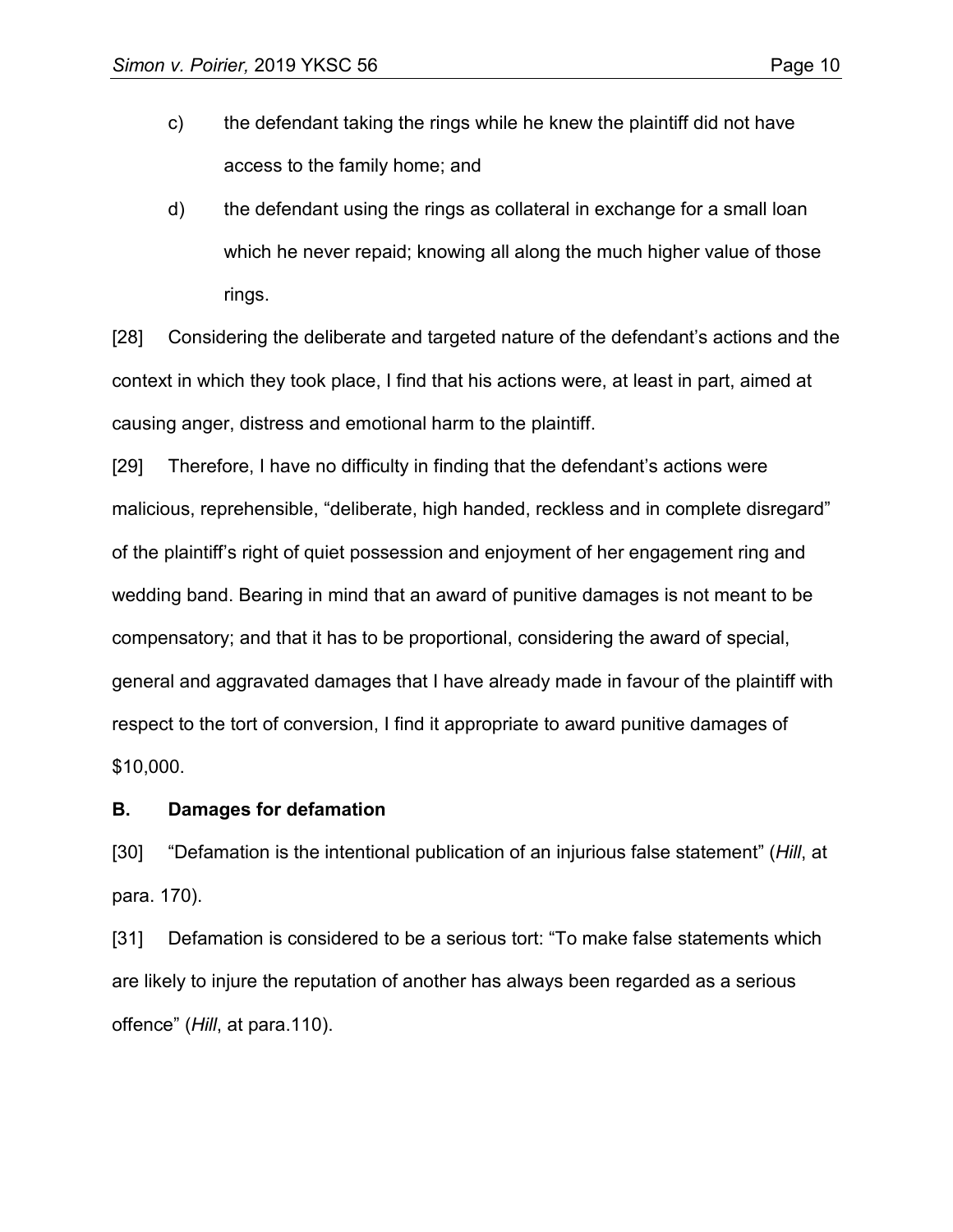[32] This is so because, for most people, their good reputation is something of

importance and value. As stated by the Supreme court of Canada in *Hill,* at paras. 107-

108:

[107] ... Although much has very properly been said and written about the importance of freedom of expression, little has been written of the importance of reputation. Yet, to most people, their good reputation is to be cherished above all. A good reputation is closely related to the innate worthiness and dignity of the individual. It is an attribute that must, just as much as freedom of expression, be protected by society's laws. In order to undertake the balancing required by this case, something must be said about the value of good reputation.

[108] Democracy has always recognized and cherished the fundamental importance of an individual. That importance must, in turn, be based upon the good repute of a person. It is that good repute which enhances an individual's sense of worth and value. False allegations can so very quickly and completely destroy a good reputation. A reputation tarnished by libel can seldom regain its former lustre. A democratic society, therefore, has an interest in ensuring that its members can enjoy and protect their good reputation so long as it is merited.

## **Facts**

[33] On December 20, 2017, following the separation of the parties, the plaintiff filed a

statement of claim (family law) seeking an unequal division of the family assets; a civil

restraining order; interim sole possession of the family home; and costs.

[34] On May 22, 2018, the Supreme Court of Yukon ordered that the plaintiff be

granted interim sole possession of the family home; the defendant be restrained from

entering the family home; and the defendant be restrained from having any contact with

the plaintiff. The plaintiff and the defendant were both in court that day. Of note, prior to

the May 22, 2018 order, the plaintiff had obtained an Emergency Intervention Order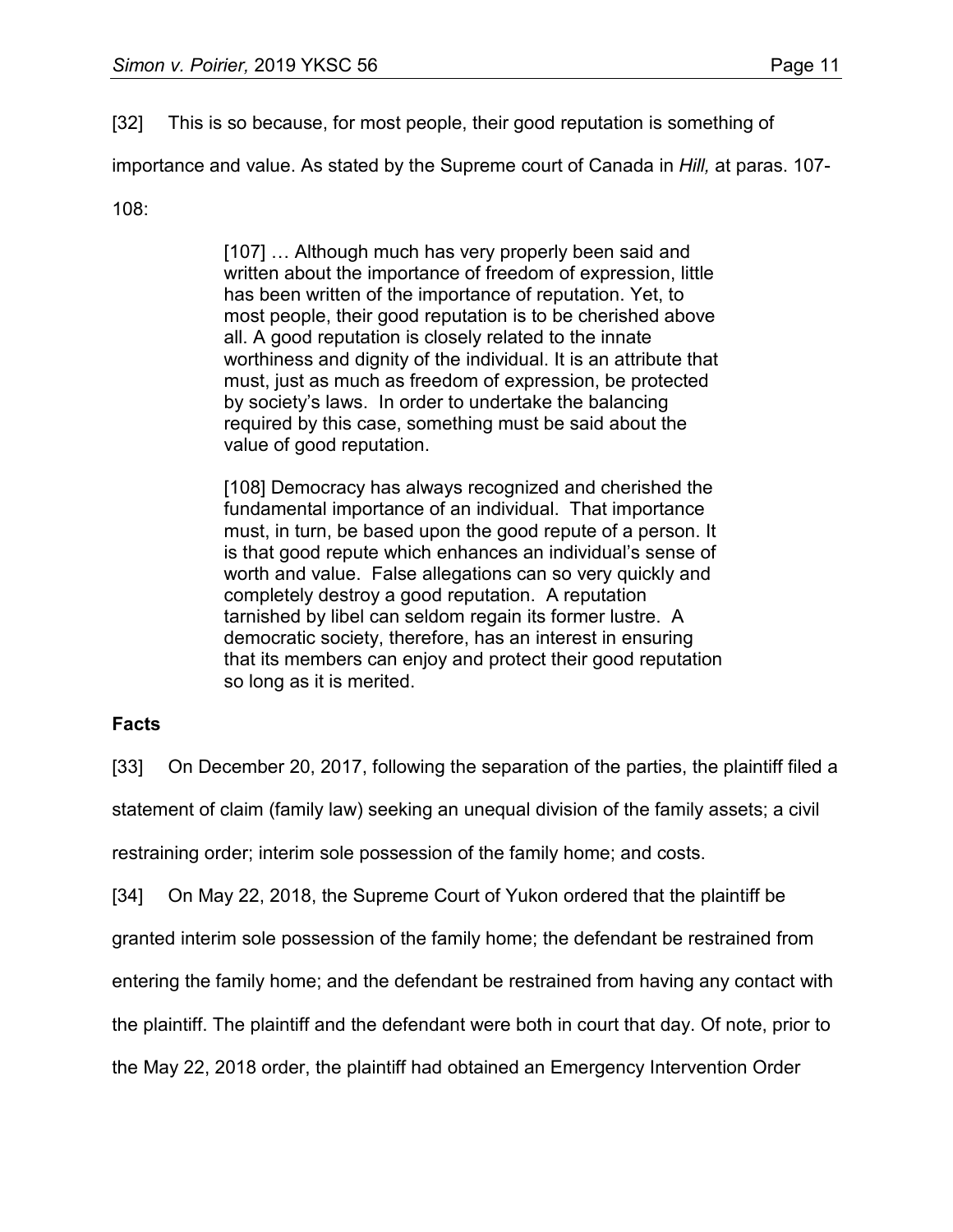against the defendant (December 2017). On the other hand, the defendant had made criminal allegations against the plaintiff that led to a charge being laid against the plaintiff (April 2018). The Crown stayed that charge after the plaintiff agreed to enter into a six-month peace bond with a condition to have no contact with the defendant. [35] The same day the order of the Supreme Court of Yukon was made, the defendant posted and allowed to be posted on his Facebook page, which was accessible to family and friends of both the plaintiff and the defendant, as well as others, defamatory words to the effect that:

- the plaintiff had lied in court;
- she had assaulted him and others;
- she was a social worker who was deceitful and unprofessional;
- she had a reputation of being "easy";
- she was unfaithful.

[36] A copy of the posts published on the defendant's Facebook page and the specific wording of the defamatory remarks were attached as exhibits to one of the affidavits filed in support of the plaintiff's application.

[37] Again, liability is not at issue at this stage of the proceedings. Default judgment was granted for defamation against the defendant with damages, interests and costs to the plaintiff to be assessed.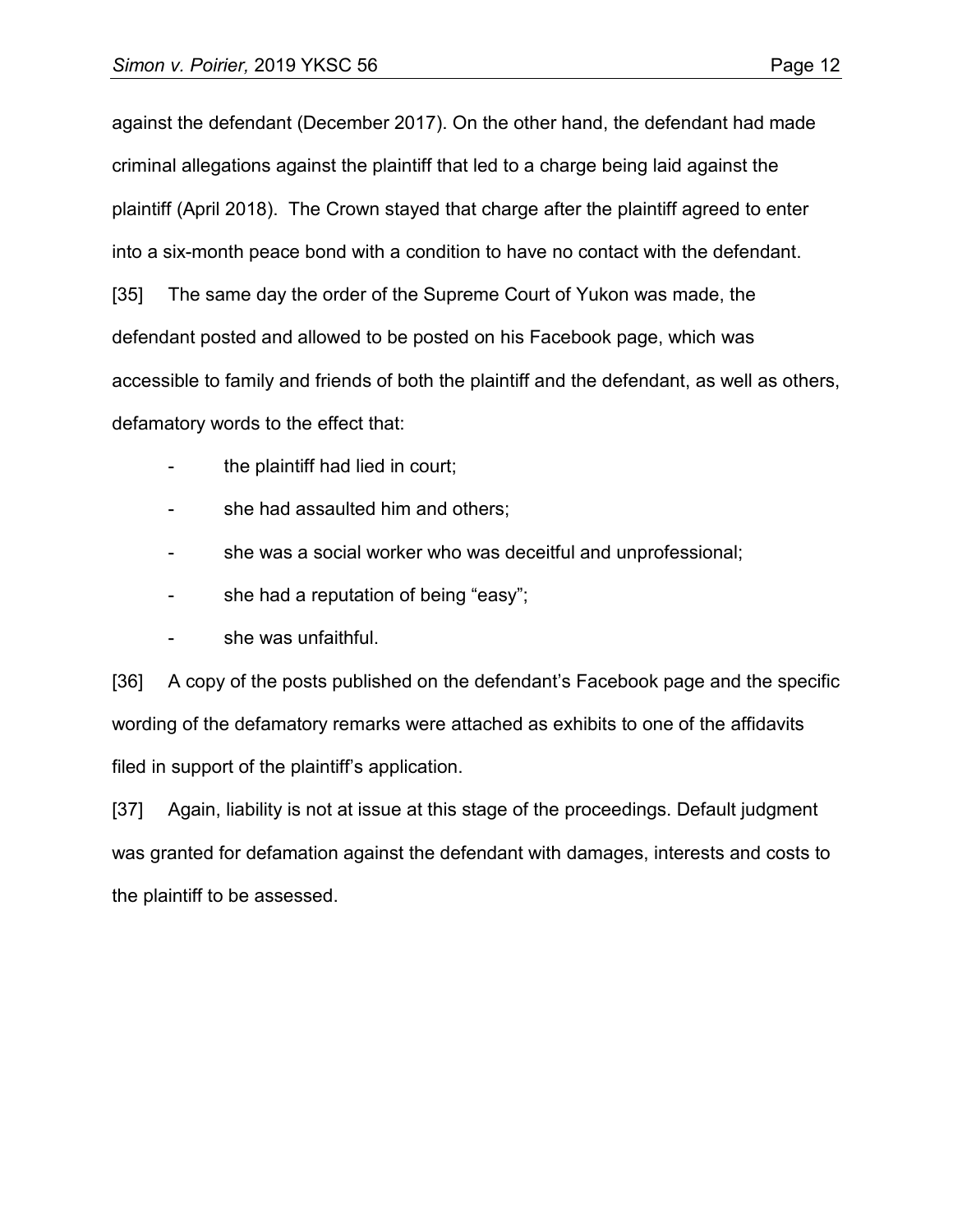## **i. Assessment of general, aggravated and/or exemplary (punitive) damages**

[38] The plaintiff seeks general, aggravated and exemplary (punitive) damages for defamation. The plaintiff did not quantify the award of damages she seeks. Counsel for the plaintiff simply stated at the hearing that the plaintiff is seeking substantial damages. [39] Defamation is actionable *per se*, meaning that an action for damages is available and may be brought without alleging or proving special damages (s. 2, *Defamation Act,*  R.S.Y. 2002, c. 52).

#### **General damages**

[40] General damages are presumed in defamation cases. They arise from the moment the false statement is published. General damages are awarded at large. Also, there is no cap placed on damages for defamation (*Hill*, at para. 164).

[41] Damages for defamation "are awarded primarily to compensate the plaintiff for the harm caused to his or her reputation, and secondarily for any hurt or injured feelings the publication may have caused." (Brown, Raymond E, *The Law of Defamation in Canada*, 2nd ed. Scarborough, Ont.: Carswell, 1994 (loose-leaf) at p. 25-34).

[42] In *Best v. Weatherall*, 2010 BCCA 202, at para. 46, the British Columbia Court of Appeal stated that even though damages are difficult to assess in defamation cases, the court should make best efforts to "sensibly and rationally attempt to arrive at a monetary sum that will compensate the plaintiff appropriately, i.e., achieve *restitutio in integrum*. Such an award should provide "solatium, vindication and compensation". see Brown, *The Law of Defamation*, vol. 3 at 25-7 – 25-11."

[43] A number of factors are relevant in assessing general damages. They are: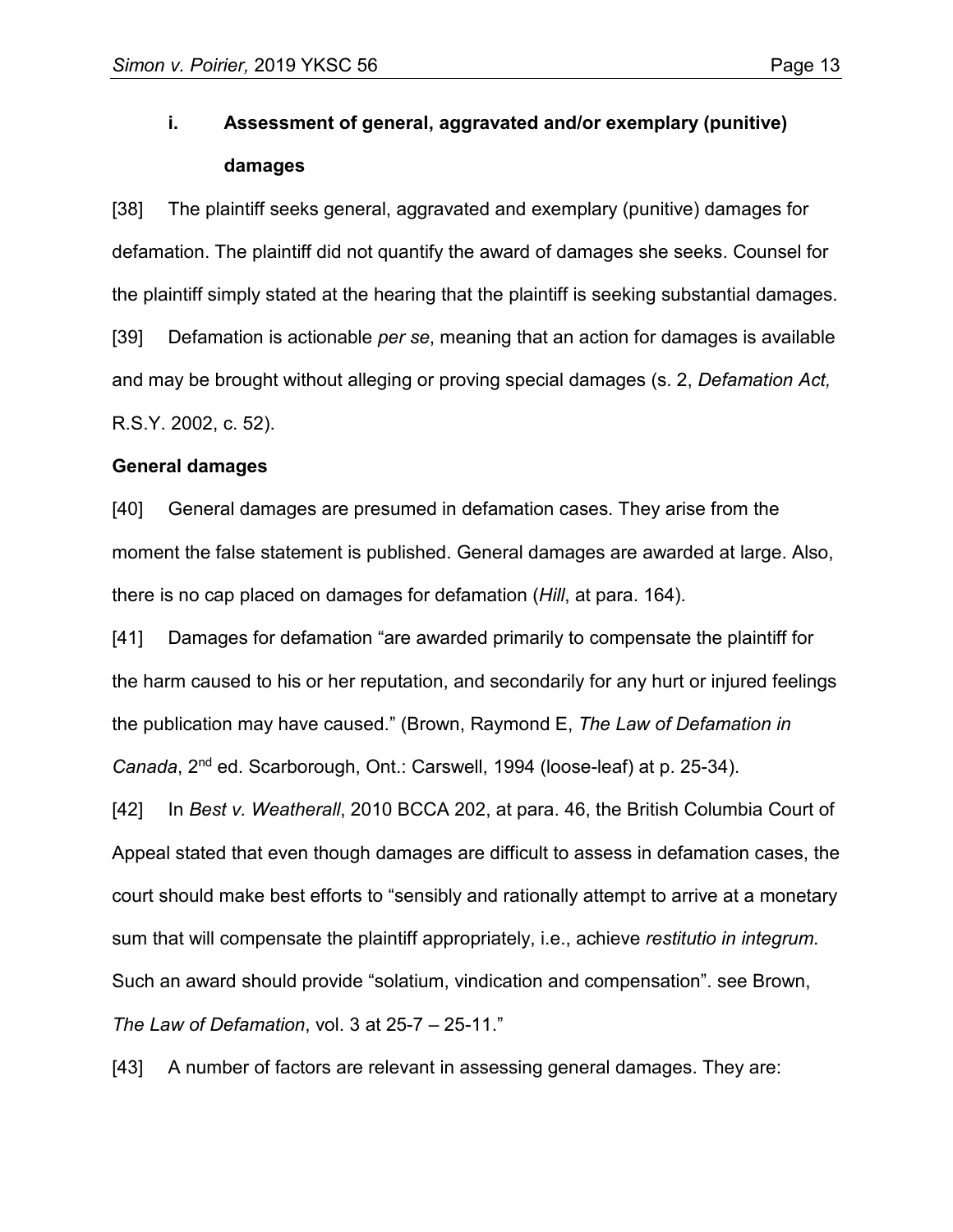- the conduct of the plaintiff;
- her position and standing;
- the nature of the libel;
- the mode and extent of publication;
- the absence or refusal of any retraction or apology;
- the conduct of the defendant from the time of the publication to the time of verdict;
- the conduct of the defendant before and after the action, and in court;
- evidence of aggravation or mitigation of damages (*Best v. Weatherall*, at para. 47 referring to *Hill*, at para. 182).

[44] A written apology may be considered by the court in mitigation of damages (s. 4 of the *Defamation Act*).

[45] In this case, there is no evidence that the defendant ever apologized for what he published and allowed to be published on his Facebook page, or that he retracted the words that he published or allowed to be published on Facebook.

[46] In her affidavit, the plaintiff states that the words and actions of the defendant have caused her stress, anxiety, humiliation and embarrassment.

[47] The plaintiff also testified in support of her application. She stated that, at the time the defendant posted the defamatory words, his Facebook page was accessible to family members (some who lived as far as New Brunswick), common friends, a number of the plaintiff's co-workers and some neighbours. It is a family member who alerted her to the defendant's posts.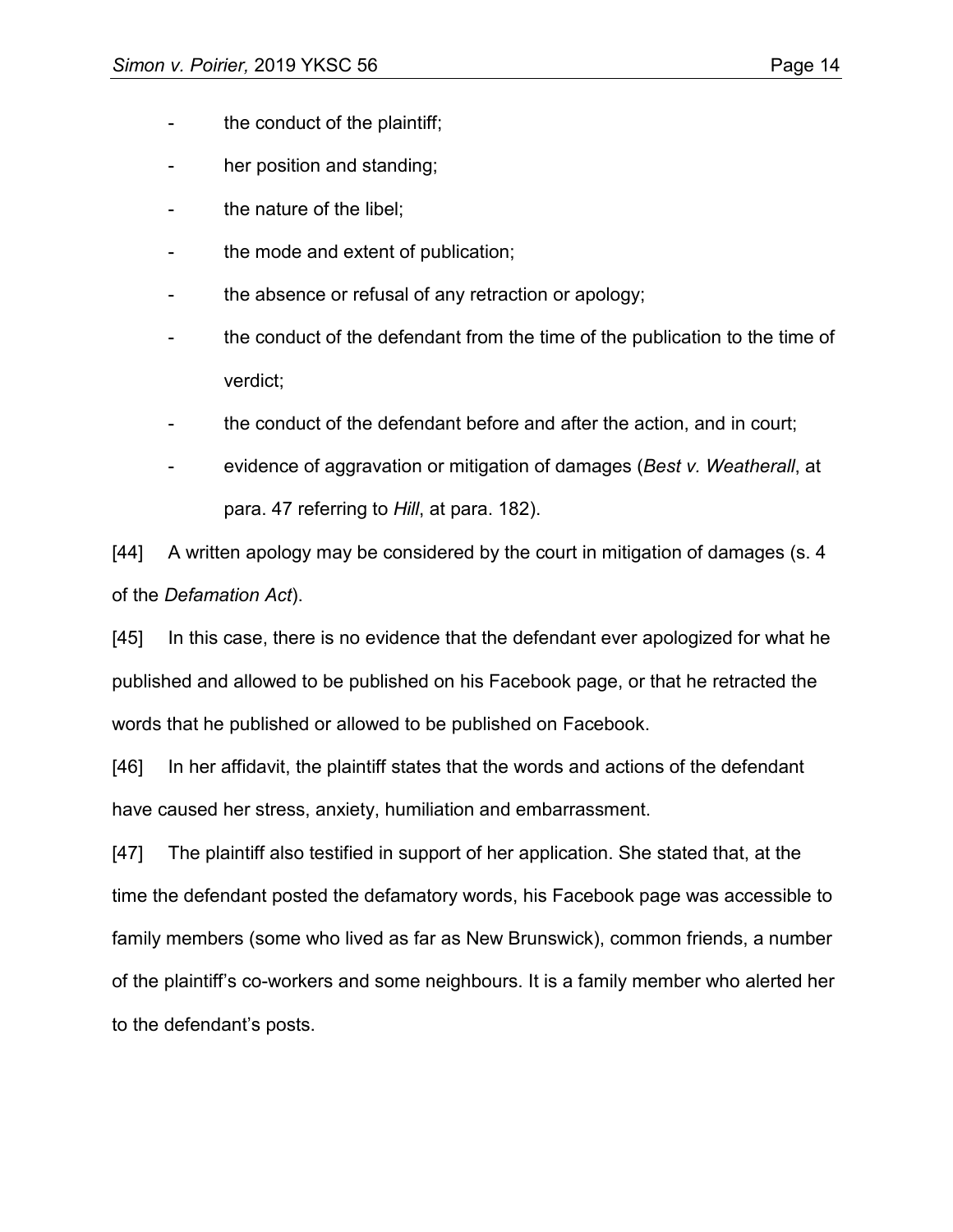[48] The plaintiff testified that she felt embarrassed and humiliated on a personal and professional level. She said the Facebook posts had an impact on her at work, so much so that she felt the need to discuss the situation with her supervisor. The plaintiff was assigned to administrative duties for a week or so. She added that she was concerned about her employment. At the time, the plaintiff had been a social worker for approximately 15 years and had held the position of family conference coordinator for seven years. I note that the defamatory post accusing the plaintiff of lying in court was quite damaging to the plaintiff considering her work and responsibilities. A good reputation is of utmost importance in her line of work, which is based on trust and integrity.

[49] As previously stated, the posts were published amidst the parties' acrimonious separation.

[50] The plaintiff admitted candidly on the stand that the defamatory posts were not the only reason she spoke to her supervisor and was assigned to administrative duties. The criminal charge laid against her, later stayed by the Crown, also factored into the situation. The plaintiff also acknowledged that her salary was in no way affected as a result of being assigned to administrative duties for a short period of time.

[51] There is no evidence regarding the degree to which the plaintiff's reputation has been diminished in the minds of those who have read the Facebook posts (*Best v. Weatherall*, at para. 48). However, knowing that some of her colleagues and others were aware of the defamatory posts had a negative impact on the plaintiff. As stated in her affidavit: "These words have raised for me the question of whether my reputation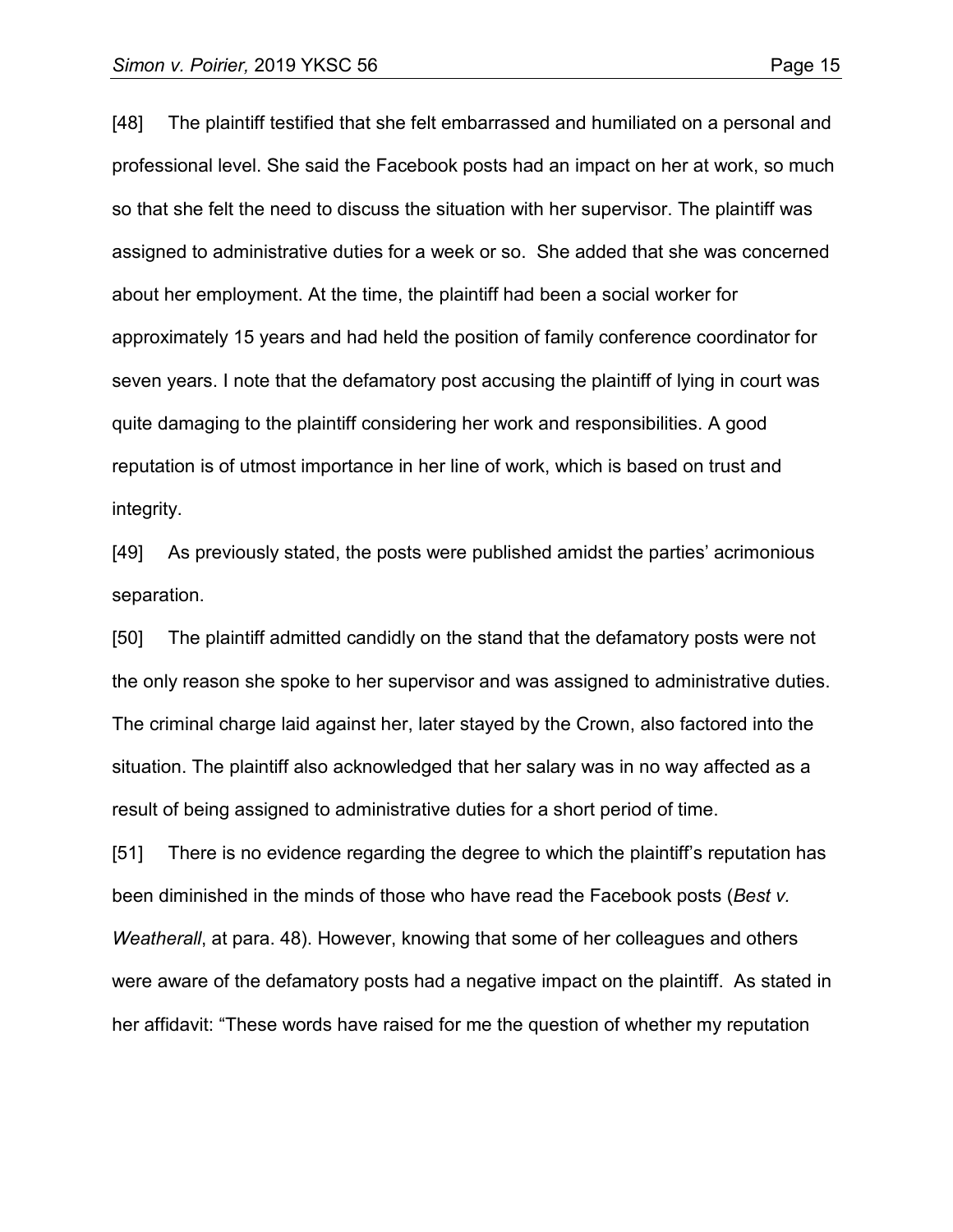with friends, neighbours, colleagues, clients and my employer has been lowered in their estimation."

- [52] Having regard to all the circumstances of this case, including that:
	- the defamation consists of the publication of two Facebook posts containing a number of false statements with respect to the plaintiff, which were distributed instantly to a number of people;
	- the posts were seen by family members, friends, neighbours and coworkers of the plaintiff, as well as other unknown individuals living in and outside the Yukon;
	- Whitehorse is a relatively small community;
	- the posts were published in the context of an acrimonious separation;
	- the posts had a personal impact on the plaintiff;
	- the plaintiff suffered some negative professional consequences due, at least in part, to the defendant's posts on Facebook; and
	- there is no evidence that the defendant apologized or retracted his defamatory words.

[53] On balance, I find that an award of general damages of \$20,000 is appropriate in the circumstances.

## **Aggravated damages**

- [54] As previously indicated, aggravated damages are compensatory in nature.
- [55] As stated in *Hill*, at para. 188: "Aggravated damages may be awarded in

circumstances where the defendants' conduct has been particularly high-handed or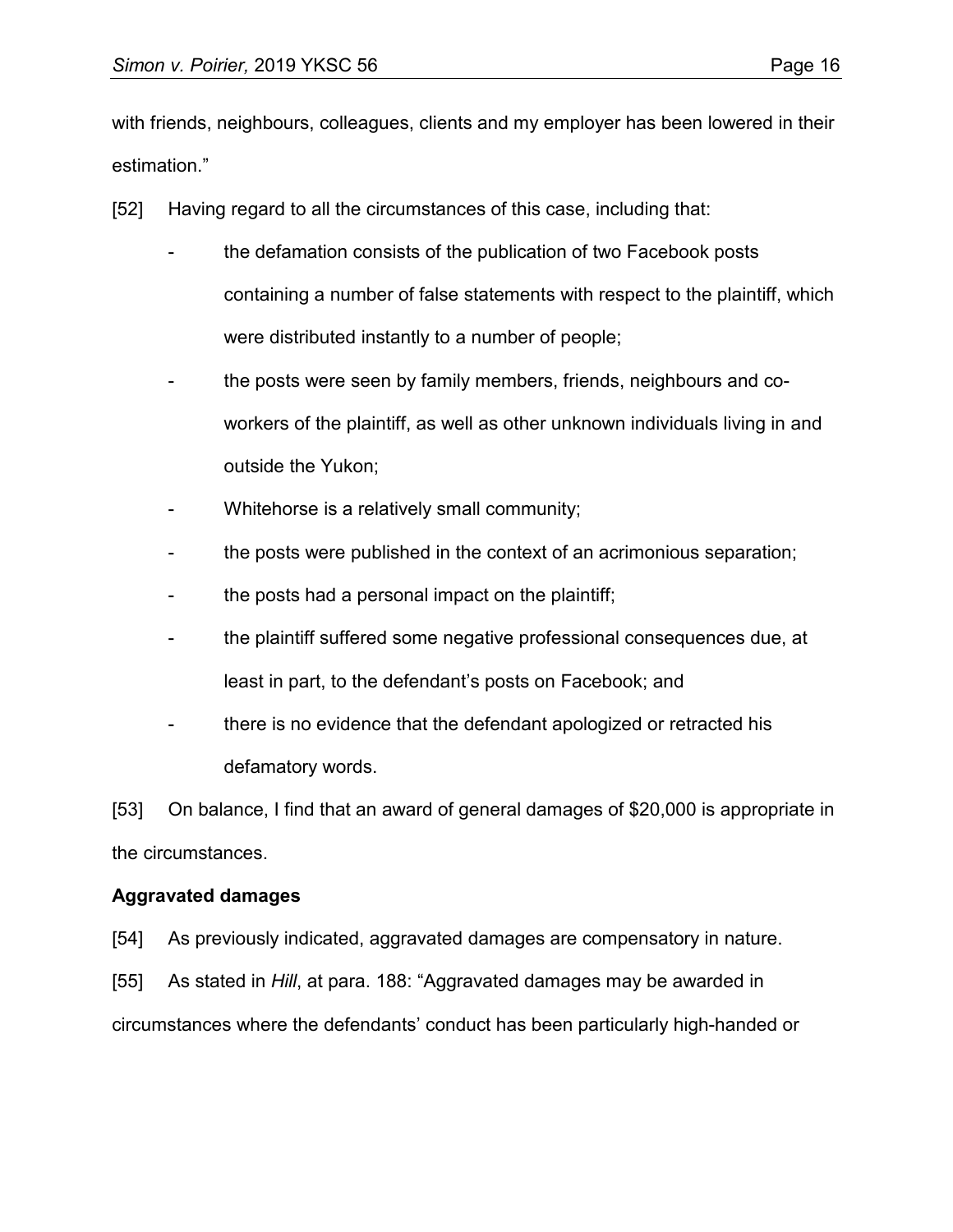oppressive, thereby increasing the plaintiff's humiliation and anxiety arising from the libellous statement. …"

[56] A finding of actual malice is required to award aggravated damages (*Hill*, at para 190).

[57] Malice may be established by: "the libellous statement itself and the circumstances of its publication, or by extrinsic evidence pertaining to the surrounding circumstances which demonstrate that the defendant was motivated by an unjustifiable intention to injure the plaintiff" (*Hill*, at para. 190).

[58] The defendant's defamatory words were posted on Facebook the same day the Supreme Court of Yukon granted the plaintiff's application in relation to their family matter. Clearly, the defendant was unhappy with the results of the application as he lashed out at the plaintiff, accusing her of having lied in Court, and attacked her personal and professional reputation on social media, knowing that other people would have access to and see his post almost immediately. He also allowed a defamatory response to his first post to be published on his Facebook page.

[59] In that particular context, I am of the view that the defendant acted with malice as he was motivated by an unjustifiable intention to injure the plaintiff. I am also of the view that as a result of taking their acrimonious separation and family matter onto the public stage, the defendant increased the plaintiff's humiliation and anxiety arising from the libellous statement.

[60] I therefore find that an award of \$10,000 for aggravated damages is warranted in the circumstances.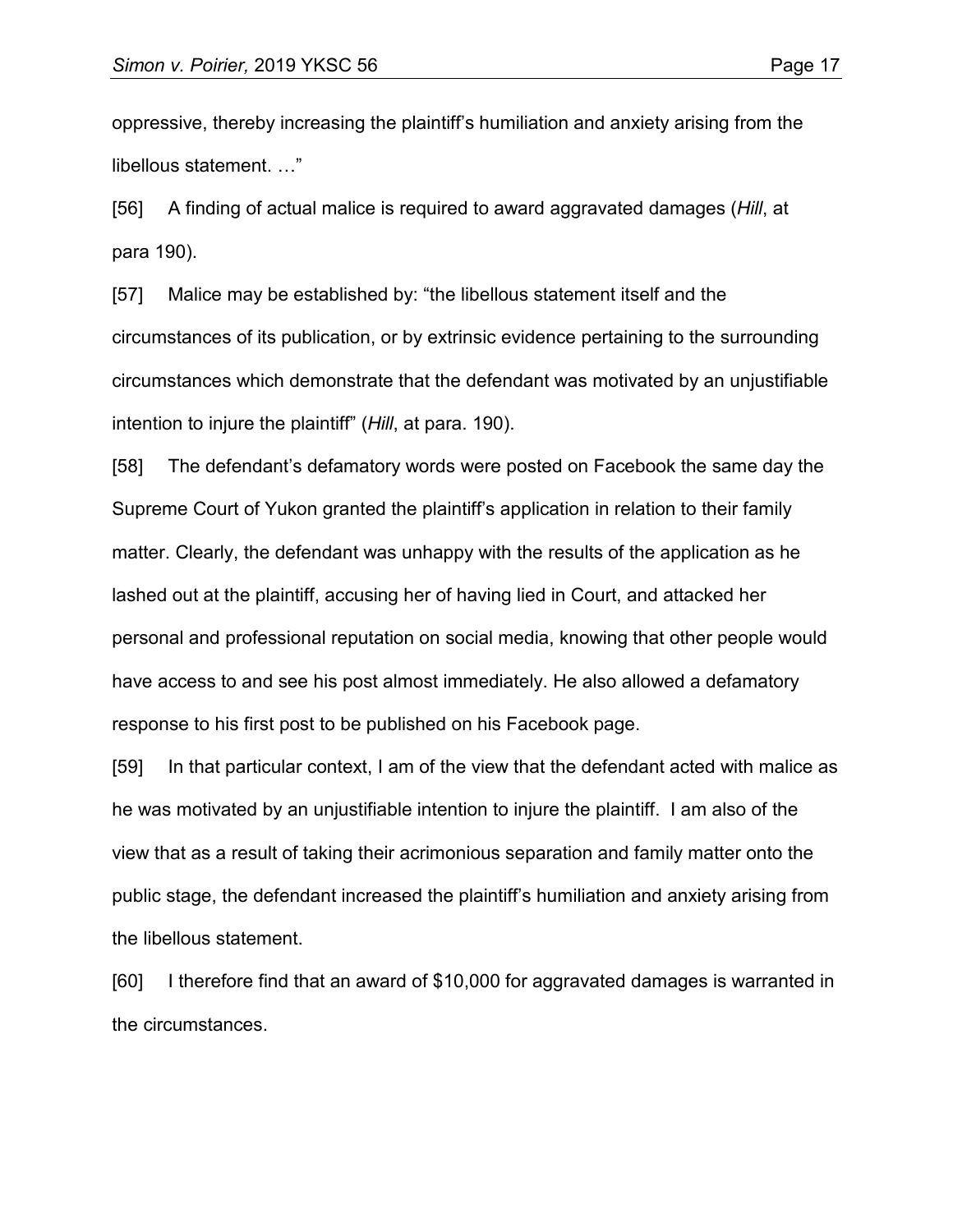## **Punitive damages**

[61] Keeping in mind that proportionality is an important consideration in awarding

punitive damages, and considering the award of general and aggravated damages I

made, I decline to award punitive damages.

## **C. Pre-judgment and post-judgment interests**

[62] In this matter, default judgment awarded interests to the plaintiff to be assessed.

The plaintiff seeks pre- and post-judgment interests.

[63] As indicated by Gower J. in *Kareway Homes Ltd. v. 37889 Yukon Inc.*, 2014

YKSC 35, at para. 26:

It is common ground between the parties that judgment interest is more appropriately used to compensate, rather than to punish, a party. This was expressly stated by the Supreme Court in *Bank of America Canada,* at para. 36:

"36 In The Law of Interest in Canada (1992), at pp. 127- 28, M. A. Waldron explained that the initial theory underpinning an award of judgment interest was that the defendant's conduct was such that he or she deserved additional punishment. The modern theory is that judgment interest is more appropriately used to compensate rather than punish. At pp. 127-28, she wrote:

Compensation is one of the chief aims of the law of damages, but a plaintiff who is successful in his action and is awarded a sum for damages assessed perhaps years before but now payable in less valuable dollars finds it quite obvious that he has been shortchanged. Equally obviously, payment of interest on his damage award from some relevant date is one way of redressing this problem.

The overwhelming opinion today of Law Reform Commissions and the academic community is that interest on a claim prior to judgment is properly part of the compensatory process. [Citations omitted.]" (emphasis already added)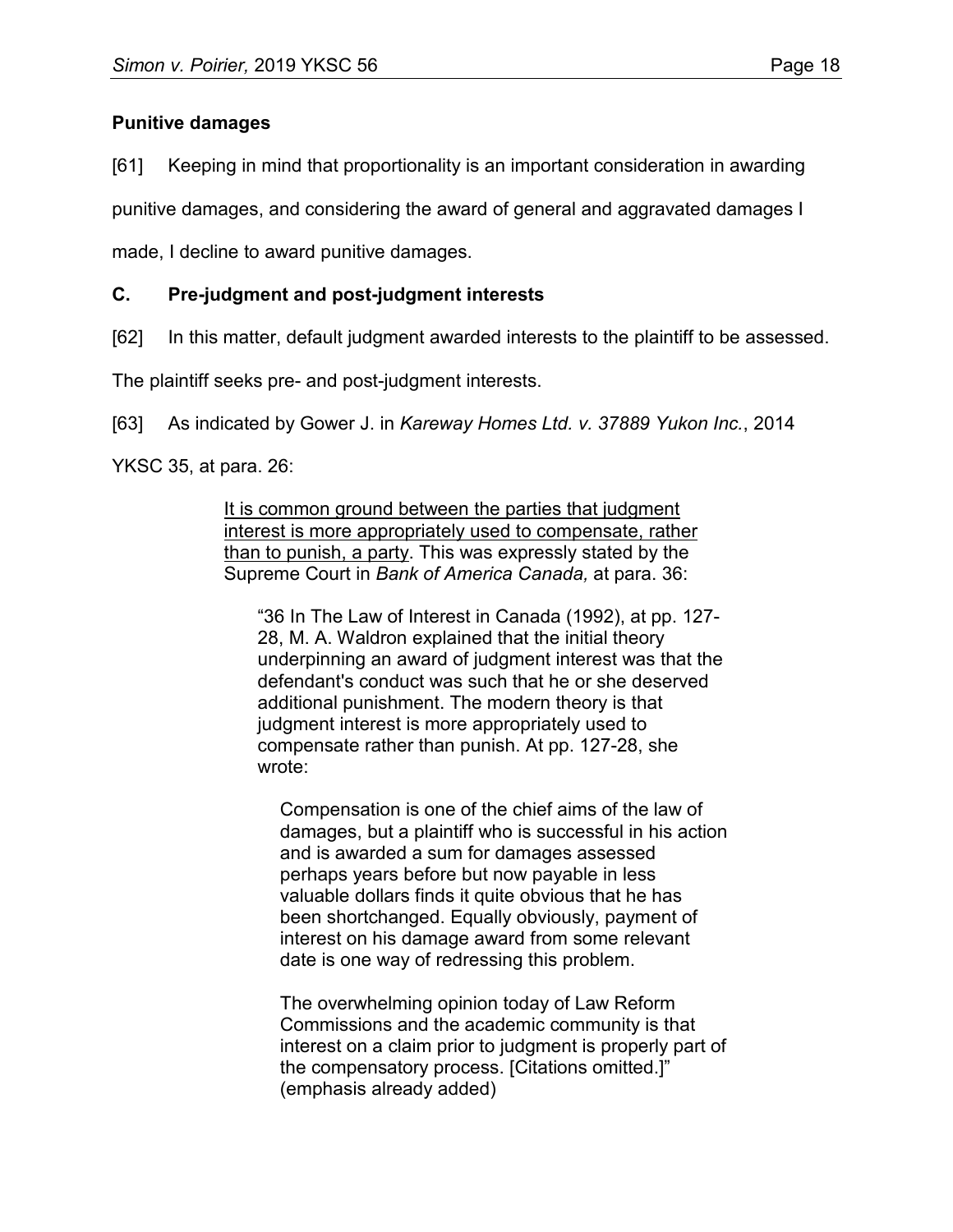[64] Considering the circumstances of this case, I see no reason not to grant the plaintiff's request, pursuant to ss. 35 and 36 of the *Judicature Act*, R.S.Y. 2002, c. 128. I therefore award pre-judgment and post-judgment interest at prime rate of interest, as defined in the *Judicature Act*.

[65] Section 35(3) of the *Judicature Act* provides that pre-judgment interest shall be calculated from the date the cause of action arose to the date of the judgment. Prejudgment interest will therefore be awarded from May 11, 2018, for the tort of conversion and May 22, 2018, for defamation.

#### **D. Costs**

[66] Costs in a proceeding are generally awarded to the successful party (*Cobalt Construction Inc. v Kluane First Nation*, 2014 YKSC 40, at para. 56). However, an award of costs remains discretionary.

[67] In this case, the default judgment the plaintiff obtained against the defendant awarded costs to the plaintiff to be assessed.

[68] Rule 60 of the *Rules of Court* of the Supreme Court of Yukon guides the Court in the exercise of its discretion.

[69] Rule 60(1) provides that where costs are payable to a party they shall be assessed as party and party costs under Appendix B, unless the Court orders that they be assessed at special costs.

[70] Counsel for the plaintiff requested the award of special costs in this matter.

[71] Special costs are only awarded in cases where it is found that one of the parties has acted in a reprehensible, scandalous or outrageous manner (*Golden Ventures*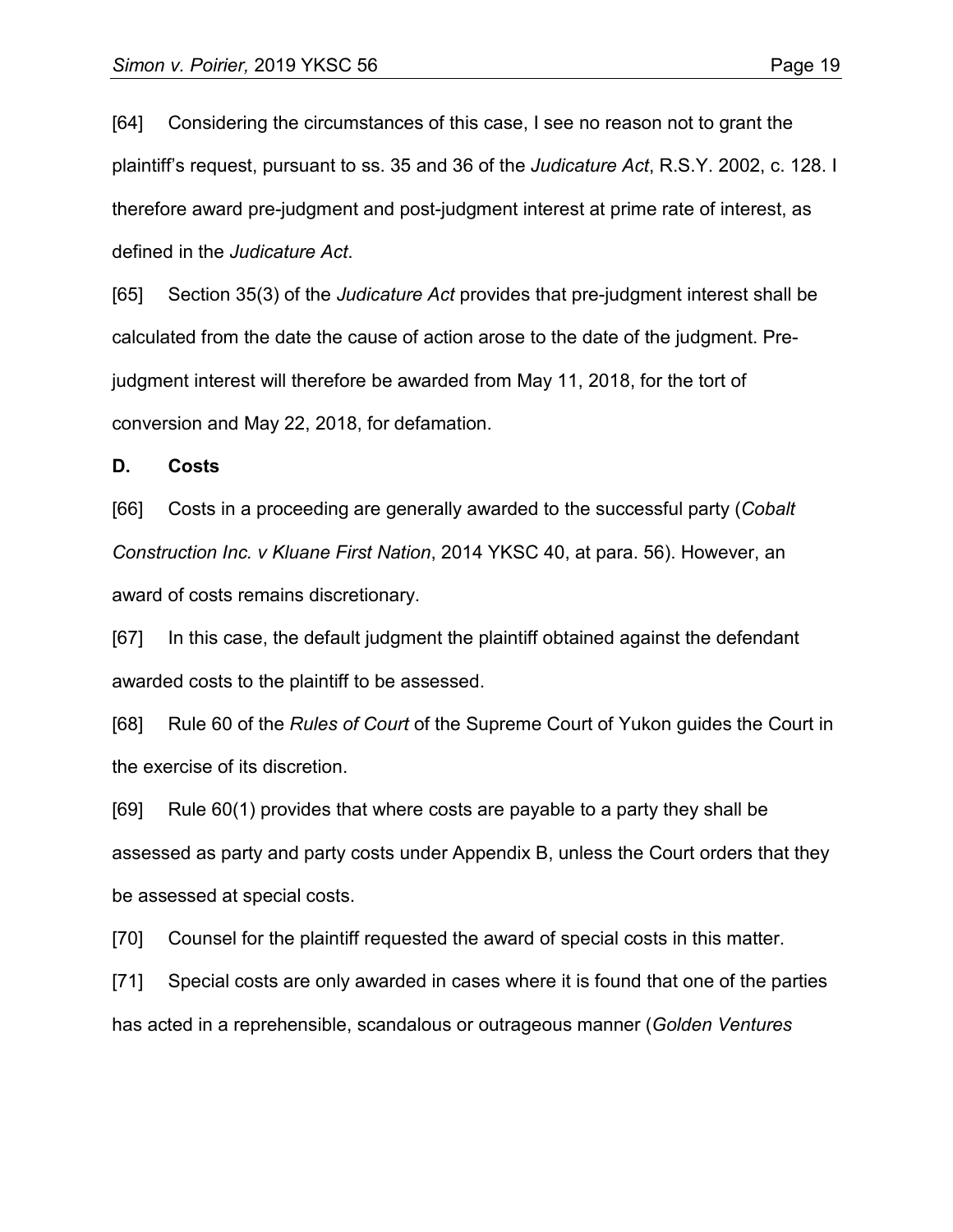*Limited Partnership v. Ross Mining Limited and Norman Ross*, 2012 YKSC 18 ("*Golden Ventures*"), at paras. 4 to 9).

[72] Also, as stated by Gower J. in *Golden Ventures*, at para. 10: "... special costs are not merely a punitive sanction based on misconduct but are also intended "to substantially indemnify a party for costs to which he or she has been put." See *Everywoman's Health Care Centre Society v. Bridges* (1991), 54 [B.C.L.R.](https://advance.lexis.com/search/?pdmfid=1505209&crid=537e6fb7-ce1f-4f80-ae24-465dc30f45c8&pdsearchterms=2012+YKSC+18&pdicsfeatureid=1517129&pdstartin=hlct%3A1%3A11&pdtypeofsearch=searchboxclick&pdsearchtype=SearchBox&pdqttype=or&pdpsf=%3A%3A1&pdquerytemplateid=&ecomp=vpmh9kk&earg=pdpsf&prid=c9cbb0e1-be0f-4d16-9b20-9dcdcccd3dfd) (2d) [294](https://advance.lexis.com/search/?pdmfid=1505209&crid=537e6fb7-ce1f-4f80-ae24-465dc30f45c8&pdsearchterms=2012+YKSC+18&pdicsfeatureid=1517129&pdstartin=hlct%3A1%3A11&pdtypeofsearch=searchboxclick&pdsearchtype=SearchBox&pdqttype=or&pdpsf=%3A%3A1&pdquerytemplateid=&ecomp=vpmh9kk&earg=pdpsf&prid=c9cbb0e1-be0f-4d16-9b20-9dcdcccd3dfd) (C.A.) at para. 16 and *Bradshaw v. Stenner*, 2012 [BCSC](https://advance.lexis.com/search/?pdmfid=1505209&crid=537e6fb7-ce1f-4f80-ae24-465dc30f45c8&pdsearchterms=2012+YKSC+18&pdicsfeatureid=1517129&pdstartin=hlct%3A1%3A11&pdtypeofsearch=searchboxclick&pdsearchtype=SearchBox&pdqttype=or&pdpsf=%3A%3A1&pdquerytemplateid=&ecomp=vpmh9kk&earg=pdpsf&prid=c9cbb0e1-be0f-4d16-9b20-9dcdcccd3dfd) 237, para. 9."

[73] It should be noted that an award of special costs is to be used sparingly (*K.A.M. v. B.M.M*., 2018 YKSC 14, at para. 96; *Fine Gold Resources Ltd. v. 46205 Yukon Inc*., 2016 YKCA 15, at paras. 54 & 55).

[74] Plaintiff's counsel referred the Court to a number of emails exchanged between his office and the defendant in the course of this matter. They show that the defendant avoided providing his new address, leading to the plaintiff having to make an unnecessary application for substituted service, which was granted. The emails also demonstrate that the defendant was aggressive, disrespectful and vindictive in his dealings with plaintiff's counsel and his office, which unnecessarily complicated the exchanges between the parties in this proceeding. The emails also show that the defendant made unwarranted disparaging remarks and personal attacks towards the plaintiff's counsel, Mr. Whittle, members of his law firm and of his family.

[75] Therefore, I find that the attitude and conduct of the defendant in this case, and more particularly in his dealings with the plaintiff's counsel and his office, were reprehensible and deserve the award of special costs.